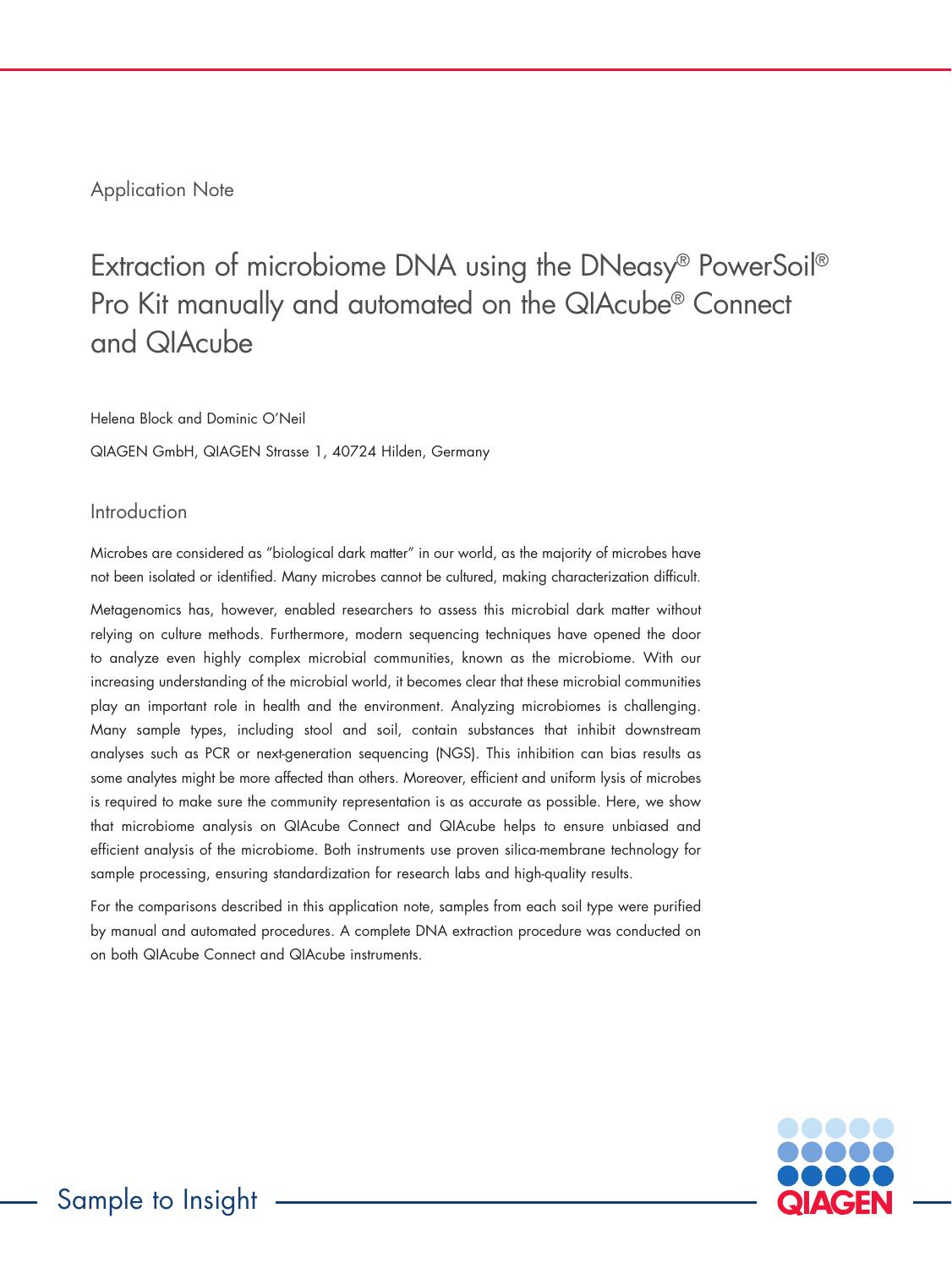### Materials and methods

Experiment 1: Comparison of DNA yield and presence of inhibitory substances after isolation from soil samples with the DNeasy PowerSoil Pro Kit manually, and using the Inhibitor Removal Technology® (IRT) protocol on QIAcube Connect and QIAcube

DNA was isolated from soil samples using either the manual protocol or the QIAcube IRT protocols for the DNeasy PowerSoil Pro Kit. Equivalent amounts of two different soil samples (250 mg) from each sample type) were filled into PowerBead Pro tubes. Samples were lysed according to the standard procedure by adding 800 µl lysis buffer (Buffer CD1) followed by vortexing for 10 minutes at maximum speed using a 24-sample vortex adapter. To allow reliable comparison between manual and automated sample processing, supernatants were pooled after mechanical lysis. This minimizes the impact of sample-to-sample variation when working with heterogeneous sample material. From this pool of supernatants, 600 µl per sample was then processed with the manual and QIAcube protocols according to the standard procedure of the *DNeasy PowerSoil Pro Kit Handbook*. Briefly, for the manual protocol, patented Inhibitor Removal Technology (Buffer CD2) was used to remove contaminants from the soil sample. After addition of binding buffer (Buffer CD3), DNA was bound to a silica-based spin column. DNA was washed (Wash solution EA and C5) and eluted in 100 µl of elution buffer (Buffer C6). For processing on QIAcube Connect or QIAcube, 600 µl per mechanically lysed sample was transferred into position 2 of the Rotor Adapter. The Rotor Adapter was placed into the centrifuge of the QIAcube Connect or the QIAcube. All the steps described above, including the removal of inhibitory substances, were performed automatically. For each protocol, 12 samples were processed. After isolation, DNA yield was determined by fluorometric quantification and DNA purity was assessed by photometric measurements of 260/280 nm and 260/230 nm ratios. DNA eluates were spiked with an internal amplification control and assayed using qPCR. Detection of this control would be impaired if the eluate contained inhibitors.

Experiment 2: Comparison of total diversity and community representation in soil DNA samples using the DNeasy PowerSoil Pro Kit manually and automated on QIAcube Connect and QIAcube

DNA was isolated from soil samples using the DNeasy PowerSoil Pro Kit either manually, or automated on QIAcube Connect or on QIAcube as described in "Experiment 1". For 16S library preparation, barcoded 515fB and 806rB primers were used to amplify the V4 region of the 16S gene (1–4). For PCR amplification of the V4 region of the 16S gene, we used the QIAGEN UCP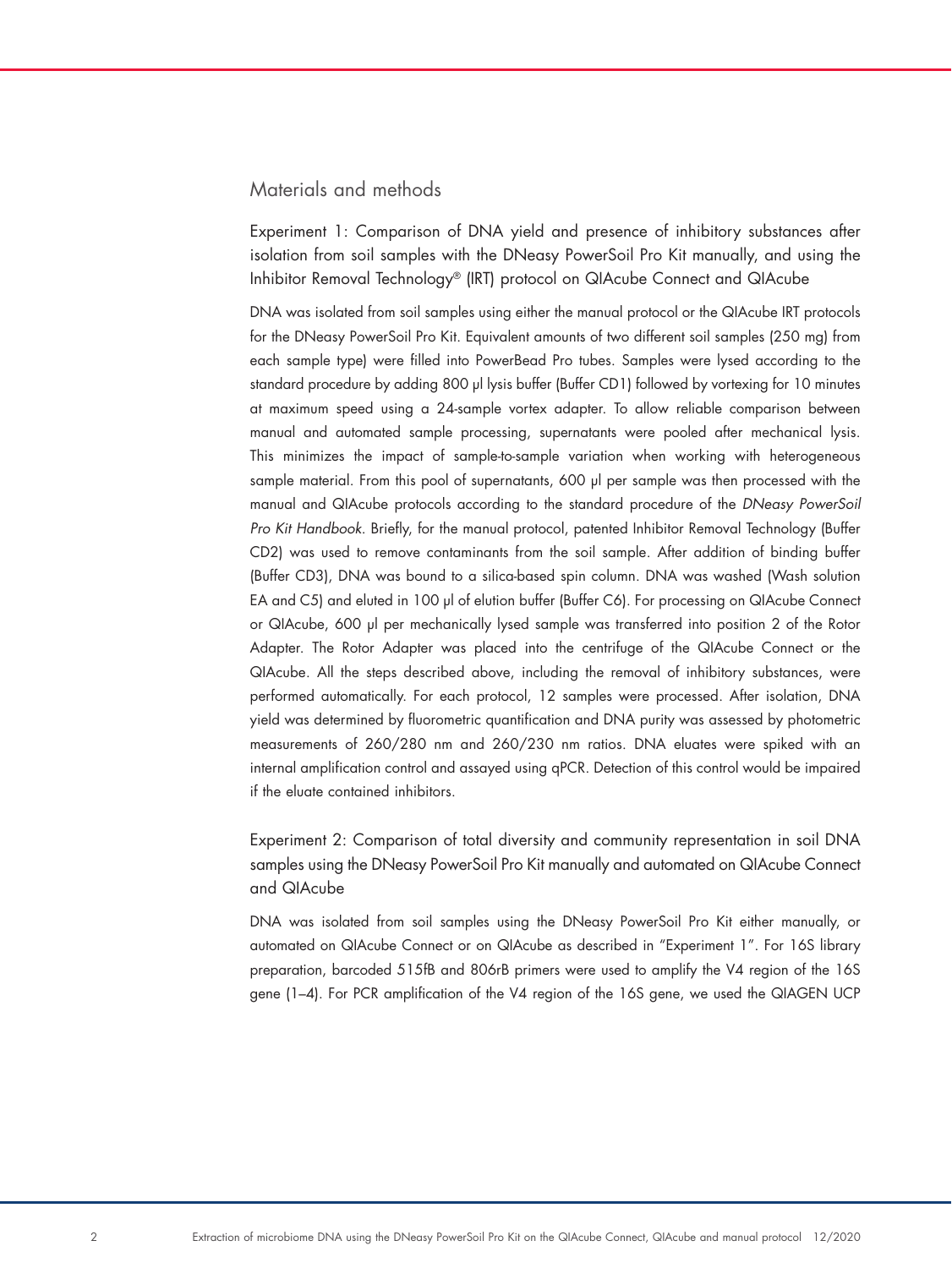Multiplex PCR Master Mix, 0.25 μM of each primer and 5 ng of template DNA. The cycling conditions were set to an initial 2-minute activation step at 95°C, 30 cycles of denaturation (95°C, 10 seconds), annealing (50°C, 20 seconds) and extension (72°C, 20 seconds) steps, followed by a final extension step at 72°C for 10 minutes. The 16S amplicons were purified using a bead-based method and quantified with the QIAseq Library Quant Assay Kit. A paired-end sequencing (2 x 250 bp) was performed on a benchtop sequencer. For bioinformatics analysis, the CLC Microbial Genomics Module of the CLC Genomics Workbench was used. For 16S data analysis, FASTQ files were imported into the CLC Microbial Genomics Module and then the OTU (Operational Taxonomic Unit) clustering module and NGS Core Tools were used to merge paired-end reads and perform quality control. OTUs were then picked by mapping sequences against the Silva database and clustering at 97% identity. Next, the OTU table was used to perform diversity analysis.

### Results and discussion

Experiment 1: Equal DNA yield and purity and successful removal of inhibitors after DNA isolation from soil samples compared between the manual and automated IRT protocols of the DNeasy PowerSoil Pro Kit.

The performance (yield, quality, inhibitor removal) of the DNeasy PowerSoil Pro protocol was compared between QIAcube Connect, QIAcube and the manual procedure. No significant deviation was detected between all three methods (Figures 1 and 2).





#### $\triangleright$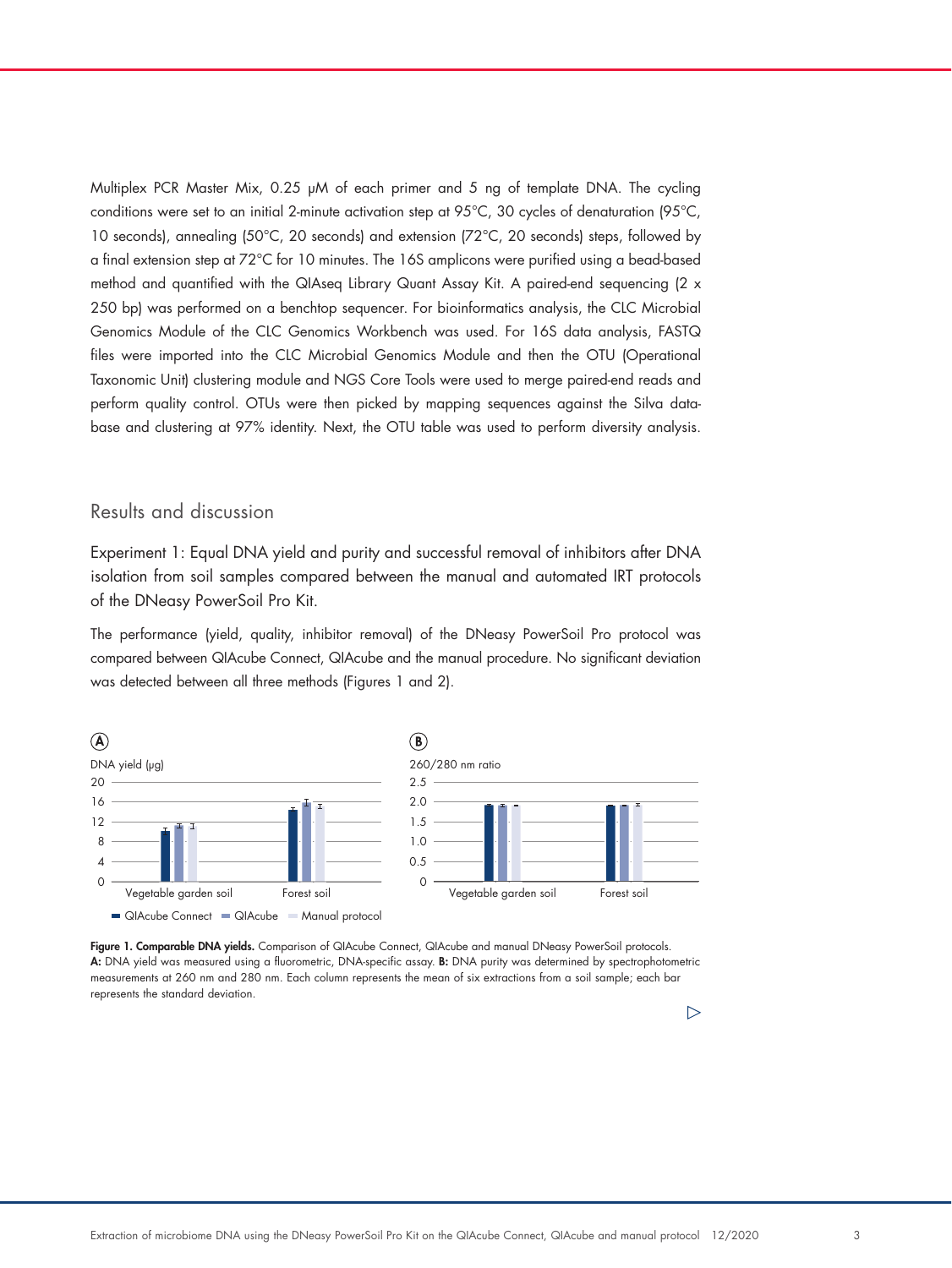Efficient removal of PCR inhibitors, which can interfere with downstream applications, was also tested. This analysis showed that none of the eluates impaired the control qPCR reaction demonstrating successful removal of inhibitors with all methods (Figure 2).



Figure 2. Efficient removal of PCR inhibitors. Analysis of samples isolated manually, on QIAcube Connect, or QIAcube using DNeasy PowerSoil Pro Kit protocols. Eluate from each sample (4 µl) was added to reaction mixtures that contained internal control DNA. Amplification of this control DNA was quantified by qPCR.

The Cq value of a water control, which does not inhibit amplification of the internal control DNA, was compared to samples containing eluates from the DNeasy PowerSoil Pro protocol. Equal Cq values confirmed that all methods resulted in complete removal of inhibitory substances.

Experiment 2: Unbiased identification of total diversity and community representation in soil samples with DNA isolated using the DNeasy PowerSoil Pro Kit

To determine the microbial composition of soil samples, we extracted DNA from vegetable garden soil with low sand content and from forest soil, which is acidic and sandy. 16S rRNA gene sequencing was used to identify the relative abundance of bacteria present in each sample and to perform alpha and beta diversity analyses, which allow comparison of bacterial diversity both within and between groups of samples.

We found that the total number of bacteria identified with the DNeasy PowerSoil Pro Kit was comparable for all protocols, whether automated or manual. Alpha diversity analyses measured by the number of operational taxonomic units (OTU), revealed that the microbiota from soil samples isolated with the DNeasy PowerSoil Pro Kit was almost the same for all three protocols tested (Figure 3).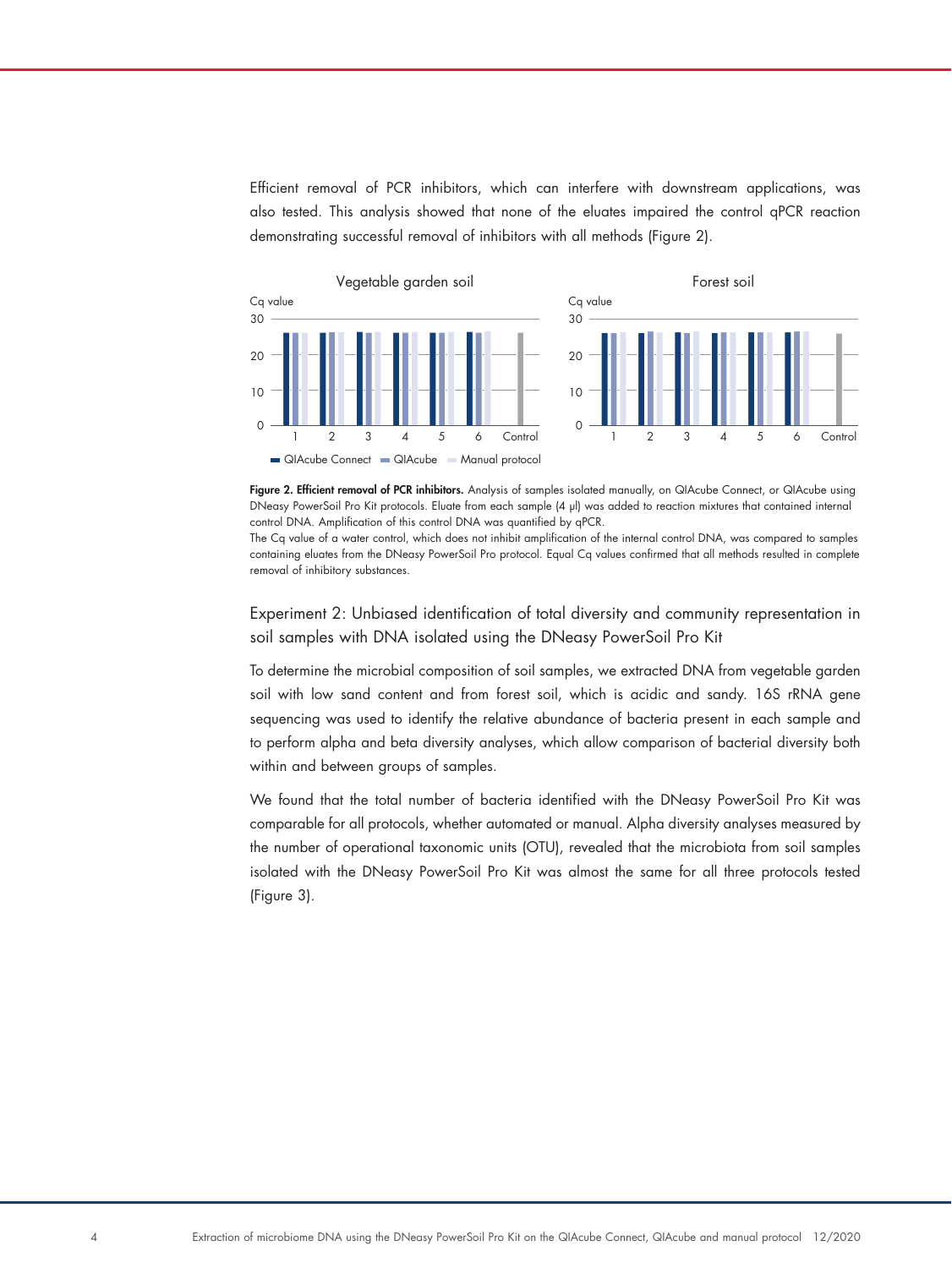

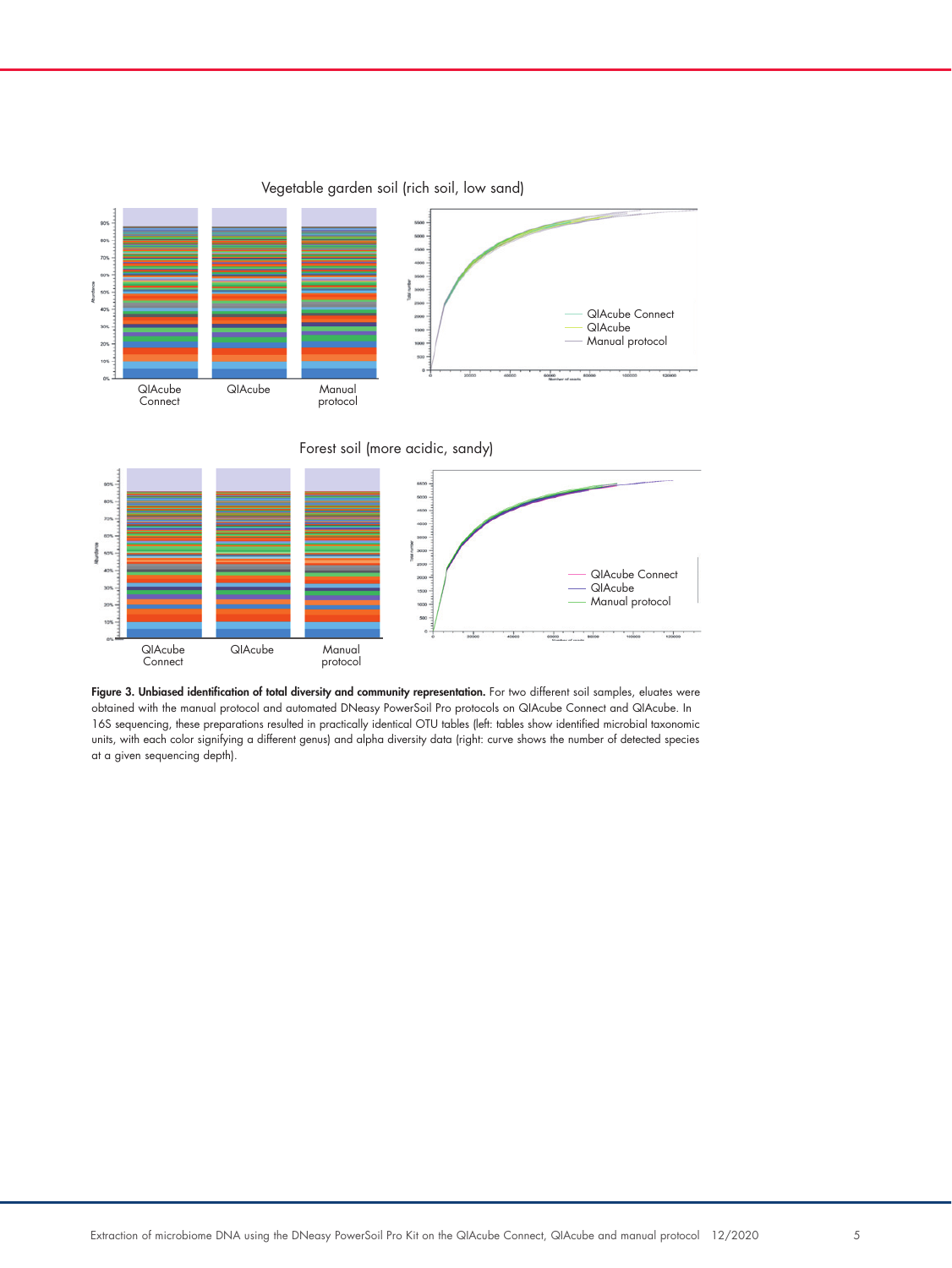## Conclusions

These data show that automation of the DNeasy PowerSoil Pro Kit on QIAcube Connect and QIAcube performs equally to the manual kit protocol while significantly reducing hands-on time for removal of inhibitory substances and spin column-based DNA isolation. The extracted DNA is of high quality and can be used immediately in downstream reactions, including next-generation sequencing and qPCR.

Automation of the DNeasy PowerSoil Pro Kit:

- Enables convenient and efficient isolation of high-quality DNA from difficult sample types
- Helps to ensure quality and quantity of isolated DNA
- Provides unbiased detectable diversity for microbiome analysis

QIAcube Connect's advanced digital capabilities and full connectivity redefines the benefits of automated sample processing. QIAcube Connect enables any research lab to standardize the first step in their workflows using proven QIAGEN technologies to gain valuable insights.



- Standardized workflows at the push of a button
- Automation of over 80 spin column kits
- Connection to QIAsphere® for remote instrument management and monitoring
- Built-in UV light for highest safety standards



For more information on QIAcube Connect, check out the online demo tool www.qiagen.com/QIAcubeConnect-demo.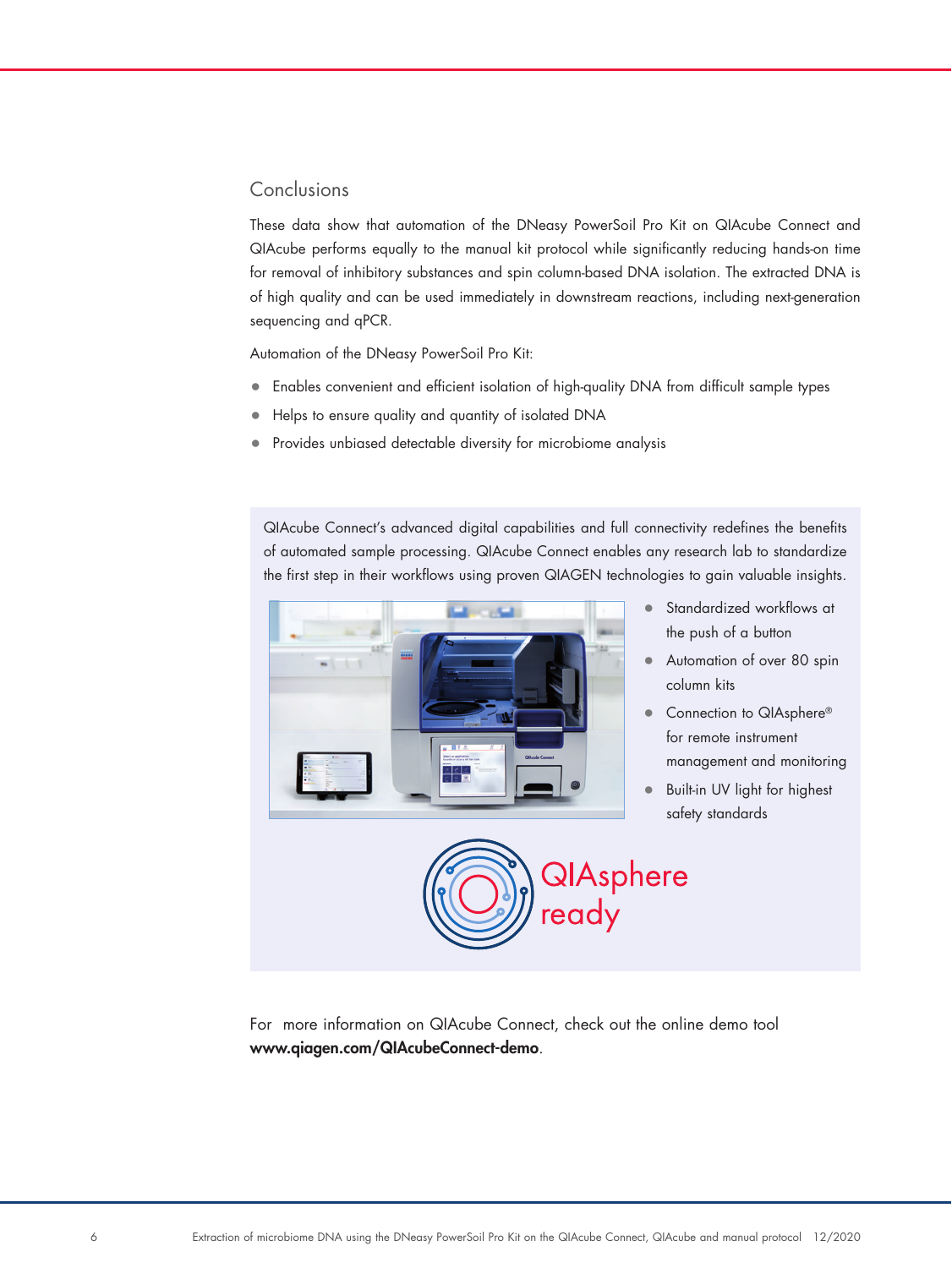# Ordering Information

| Product                                         | <b>Description</b>                                                                                                   | Cat. no.    |
|-------------------------------------------------|----------------------------------------------------------------------------------------------------------------------|-------------|
| <b>QIAcube Connect</b>                          | For automation of lyse, bind, wash and elution steps of QIAGEN<br>spin columns for DNA, RNA and protein purification | Inquire     |
| DNeasy PowerSoil Pro Kit (50)                   | For the isolation of microbial genomic DNA from all soil types                                                       | 47014       |
| DNeasy PowerSoil Pro Kit (250)                  | For the isolation of microbial genomic DNA from all soil types                                                       | 47016       |
| Vortex Adapter for 24<br>$(1.5 - 2.0$ ml) tubes | For vortexing 1.5 and 2 ml tubes using the Vortex-Genie 2 Vortex                                                     | 13000-V1-24 |
| UCP Multiplex PCR Kit (100)                     | For $500 \times 20$ µl PCR reactions                                                                                 | 206742      |
| QIAseq Library Quant Assay Kit                  | qPCR assays for quantifying Illumina® libraries                                                                      | QSTF-ILZ    |
| <b>CLC Genomics Workbench</b>                   | For analyzing, comparing, and visualizing Next Generation<br>Sequencing data                                         | Inquire     |

QIAGEN offers comprehensive instrument service products, including service agreements, installation, introductory training and preventive subscription. Contact your local sales representative to learn about your options.

QIAcube Connect is designed to perform fully automated purification of nucleic acids and proteins in molecular biology applications. The system is intended for use by professional users trained in molecular biological techniques and the operation of QIAcube Connect.

For up-to-date licensing information and product-specific disclaimers, see the respective QIAGEN kit handbook or user manual. QIAGEN kit handbooks and user manuals are available at www.qiagen.com or can be requested from QIAGEN Technical Services or your local distributor.